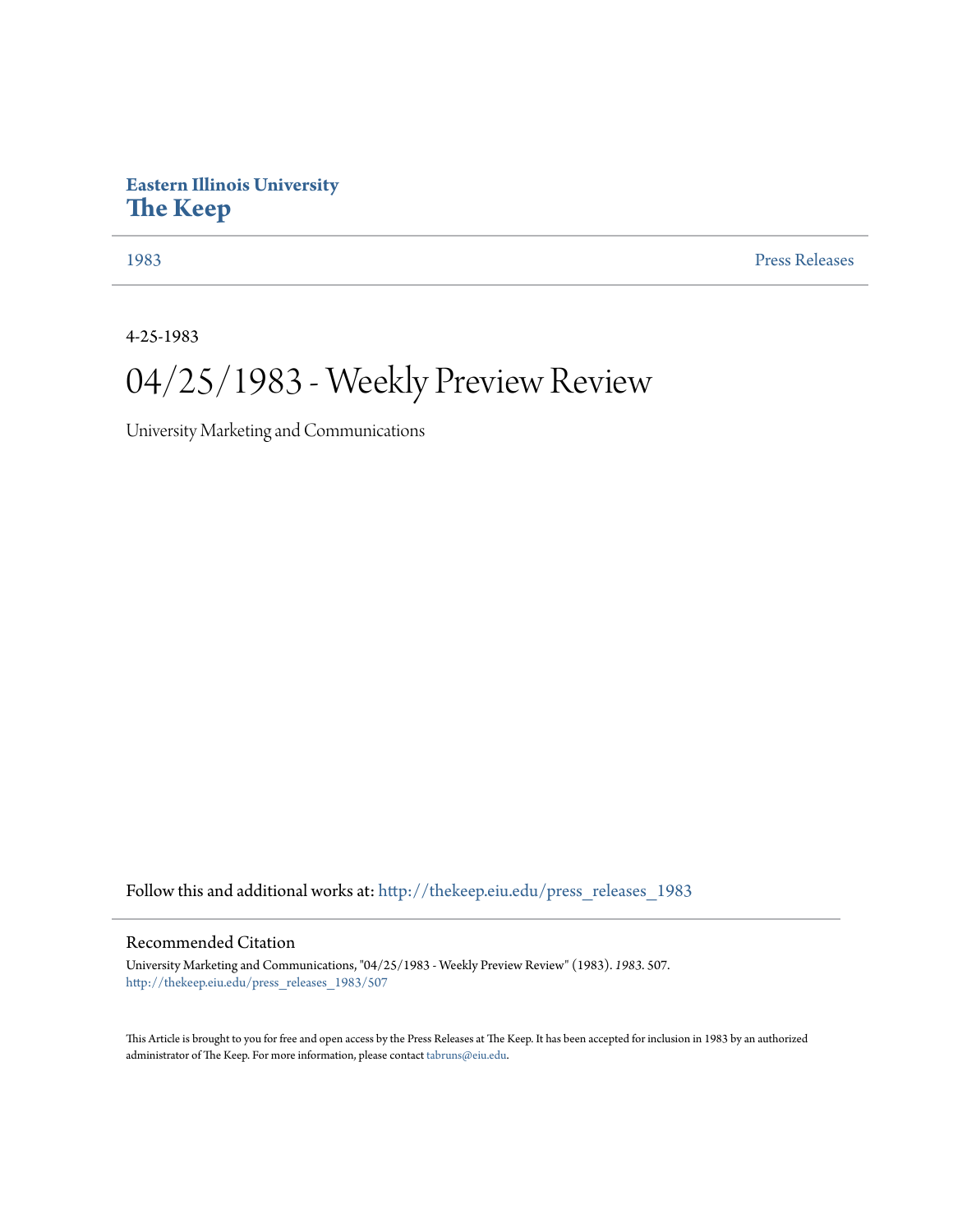

# **Panther Sports News**

EASTERN ILLINOIS UNIVERSITY, Charleston, ll 61920 DAVID KIDWELL, Sports Information Director OFFICE: (217) 581-2920 HOME: (217) 345-4166

April 25, 1983 LS-Hometowns

### PREVIEWING THE WEEK (April 27-May 4)

- Wednesday, April 27 BASEBALL hosts STU-Carbondale (1:00, Monier Field) Women's Tennis at Illinois State
- Thursday, April 28 Men's Tennis at Valparaiso Softball at Bradley
- Friday, April 29 Golf at Mid-Continent Championship (Springfield, MO) Men's Tennis at Mid-Continent Championship (Valparaiso, IN) Men's & Women's Track at Drake Relays
- Saturday, April 30 BASEBALL hosts ISU-Evansville (1:00, Monier Field) Golf at Mid-Continent Championship (Springfield, MO) Men's Tennis at Mid-continent Championship (Valparaiso, IN) Men's and Women's Track at Drake Relays
- Sunday, May 1 BASEBALL hosts ISU-Evansville (1:00, Monier Field)
- Monday, May 2 Softball at Missouri-St. Louis
- Tuesday, May 3 Baseball at Illinois Wesleyan
- Wednesday, May 4 Baseball at Missouri-St. Louis

#### REVIEWING THE WEEKEND (April 23-24)

MEN'S TRACK: Tim Warneke's (Park Forest-Crete/Monee) 24 points, most in the meet, led the Panthers to second place in the Mid-Continent Championship. Northern Iowa won with 222, EIU had 153, Southwest Missouri 96, Western Illinois 95.

> WARNEKE won the 3000 steeplechase in 9:05.2, took second in the  $10,000$  run in 30:18.5 and third in the 5000 run in 14:30.

JOHN GASSMANN (Olney) won the 5000 run in 14:26.5 and took second in the 3000 steeplechase in 9:09.5.

CORNELL WILSON (Markham-Thornwood) won the 110 high hurdles in 14.3, ran a leg of the 400 relay that was fourth in 43.5, and was sixth in the long jump in 21-0 feet. He accounted for 17 team points.

LARRY THOENNISSEN (Morton) won the hammer in a new EIU freshman record 159-8 $\frac{1}{2}$ , and placed sixth in the discus in 143-8.

AUSTIN LUCKETT (Effingham-St. Anthony) took second in the javelin in 171-8.

GARY HUDSON (Oakland) was third in the 1500 run in 3:52.

BOB MAZANKE (Palos Hilla-Stagg) was third in the discus in 156-8.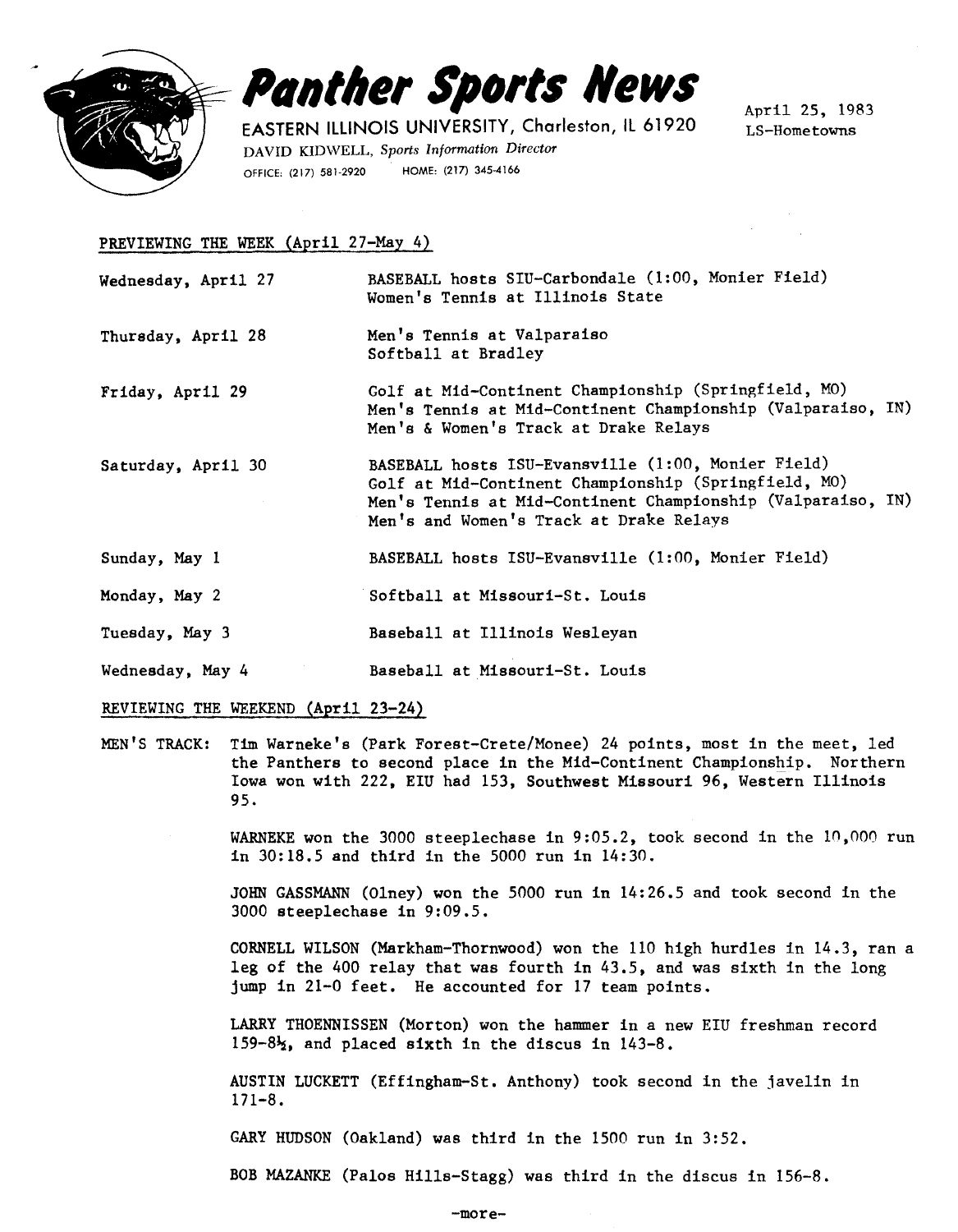EIU SPORTS ADD 1

> TOM LINDSAY (Palos Park-Sandburg) was third in the decathlon with 5642 points, and placed fifth in the pole vault in 14-6.

JOEL MCKINNEY (Niantic-Harristown) was third in the steeplechase in 9:09.5.

ROXY WOOD (Pekin) was third in the pole vault with  $15-1$   $3/4$ .

MEN'S TENNIS: Rob Hopkins (Mokena-Lincoln Way) and Bruce Perrin (Country Club Hills-Hillcrest) swept all three singles matches at No. 2 and No. 4, respectively, to pace EIU to three weekend victories over Sangamon State, 7-2, Principia, 9-0, and St. Francis, 9-0.

| The individual records are as follows:                |          | Singles Doubles |
|-------------------------------------------------------|----------|-----------------|
| No. 1 Jay Johnson (Homewood-Flossmoor)                | $11 - 9$ | $11 - 7$        |
| No. 2 Rob Hopkins (Mokena-LincolnWay)                 | $8 - 12$ | $12 - 7$        |
| No. 3 Jon Tuft (Peoria-Richwoods)                     | $15 - 5$ | $13 - 6$        |
| No. 4 Bruce Perrin (Country Club Hills-Hillcrest)     | $14 - 4$ | $17 - 4$        |
| No. 5 Mark Munie (O'Fallon-Belleville CC)             | $13 - 6$ | $12 - 6$        |
| No. 6 Scott Fjelstad (Peoria-Bergan)                  | $14 - 2$ | $16 - 4$        |
| No. 6 Mark Emola (Chicago Heights-Bloom/Lake Land CC) | $8 - 5$  | $9 - 4$         |

SOFTBALL: The Lady Panthers won four games last weekend to raise their record to 15-7. EIU defeated Lincoln Community College 5-1 and Indiana State-Evansville 10-0 in a 10-run five-inning game last Friday. EIU then swept a doubleheader from DePaul 6-5 and 6-2 Sunday. The win over Lincoln does not count on Eastern's season record.

> NANCY KASSEBAUM (Belleville-East) continues her hot-hitting as she went 4-8 against DePaul to raise her season-leading batting average to .447 (34-76). She also leads in doubles with eight. The starting shortstop is second in runs batted in with 13.

MARY TIEGS (Lake Bluff-Libertyville) raised her batting average 20 points over the weekend to .384 (28-73). After going 2-for-3 in the first game against DePaul, catching for the first time this season, she went 2-for-4 in the second game playing in her usual left field position. She leads EIU in stolen bases with 8 (9 attempts).

TAMMI RETTIG (Bloomington) went 4-for-6 in the doubleheader against DePaul and raised her average to .313 (21- $67$ ). The freshman firstbaseman-outfielder has a six-game hitting streak and has hit safely in 11 of her last 12 games.

KATHY RICHARDS (Pittsfield) leads the Lady Panthers' pitching trio as she earned her eighth win of the season (the 6-2 victory over DePaul) Sunday afternoon. She has a 1.43 earned run average (16 earned runs in 78 1/3 innings) and has thrown four shutouts. She has struck out a team-leading 47. She has 11 complete games.

DONNA RIDGWAY (Annapolis) won her sixth game of the season (6-5 against DePaul) Sunday afternoon. She has the best ERA of the Lady Panthers' trio at 1.27 allowing just 12 earned runs in 66 1/3 innings. She has 17 strikeouts and 13 walks.

KATHY TRNKA (Algonquin-Jacobs) continues her hot-hitting as she raised her batting average to .315 (17-54) going 7-for-13 (.538) in her last five games. In her 17 hits she has three doubles and two triples. She has started all 22 games at third base.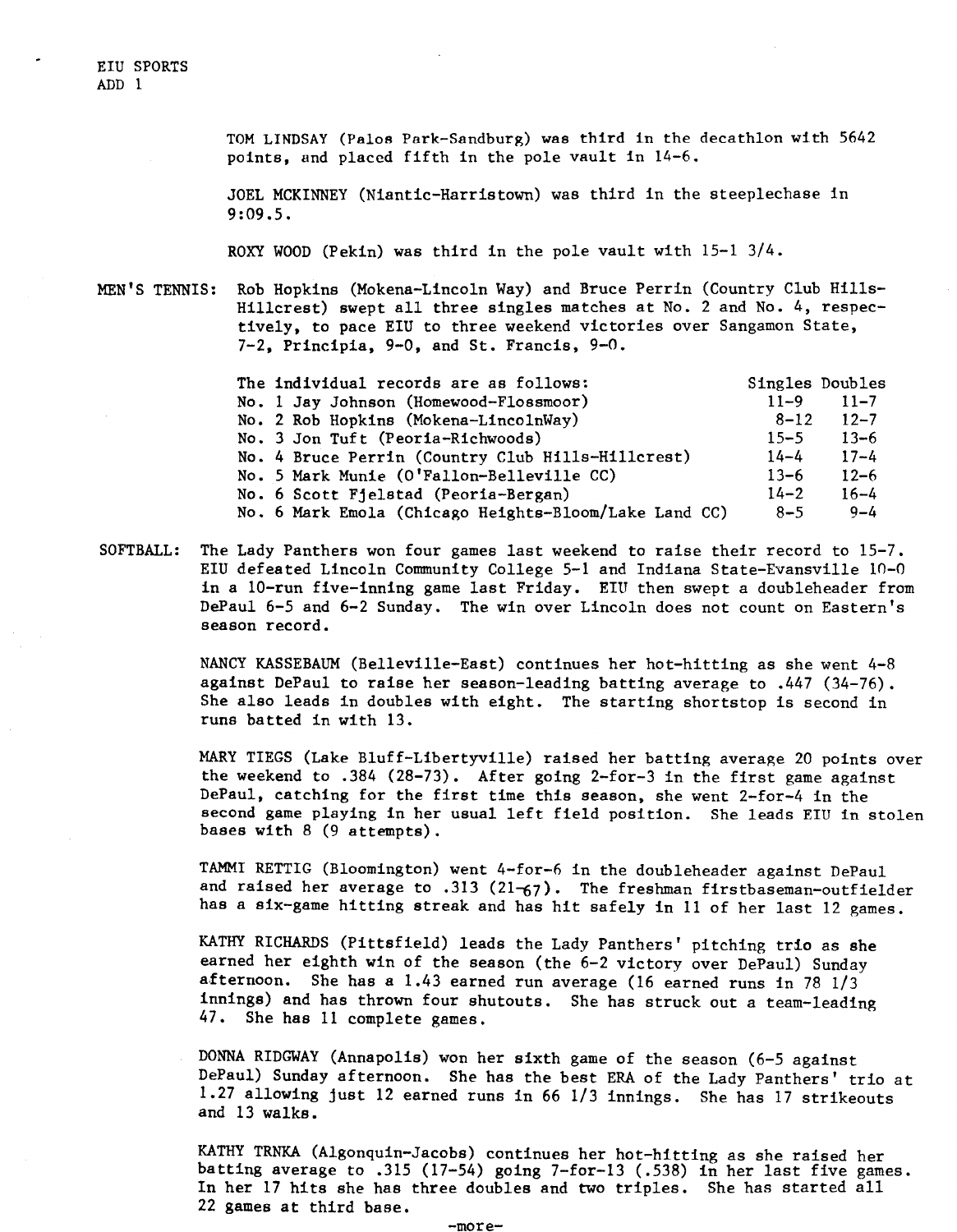CATHY DAVIDSON (Downers Grove-South) has the game-winning hit in Eastern's 6-2 win over DePaul Sunday afternoon. She went 2-for-3 raising her average to an even .500 (5-10). She has started four games (of the five in which she has played) in right field.

WOMEN'S TRACK: Eastern Illinois was represented in the 12-team non-scoring Purdue Invitational last weekend (April 22-23). The meet was run with winds gusting to 30 m.p.h.

> GAIL STEPHENS (Evanston) won the 400 meter dash with a time of 55.73. She was also on three relay teams  $(4 \times 400)$ , distance and  $4 \times 100$  meter) last Friday which placed 2nd, 2nd and 5th respectively. The 4 x 100 relay team has been invited to compete in the prestigious Drake Relays this weekend (April 29-30). Other members of the team are Charmaine Carrethers, Barbara Hudson and Renee Johnson.

MARGARET SMITH (Effingham-St. Anthony) was second in the 800 meters with a 2:14.08.

BARBRO HINES (South Holland-Thornridge) cleared 5-6 to place second in the high jump and has accepted an invitation to compete in the Drake Relays.

CHARMAINE CARRETHERS (North Chicago) was on four relay teams last weekend  $(4 \times 100, 4 \times 200, 4 \times 400$  and 800 meter medley). She will compete in the Drake Relays this weekend in the 800 meter medley relay.

RENEE JOHNSON (Chicago-South Shore) competed on three relay teams last weekend (4 x 400 meter - 2nd, 3:46.5, 4 x 200 meter - 3rd, 1:40.59 and the 800 meter medley). She will be at the Drake Relays this weekend competing in both the 4 s 400 meter and 800 meter medley relays.

BARBARA HUDSON (East St. Louis-Senior) will compete in the Drake Relays on Eastern's 4 x 400 meter relay team which placed 2nd at Purdue last Friday (April 22).

BASEBALL: The Panthers took three of four games from Western Illinois to boost their season record to 15-9. EIU has won five of its last six games.

> KEVIN SElTZER (Lincoln) was eight for 13, scored eight runs, had two doubles, a homer and seven RBis during the weekend. He now leads the team with a .415 average. He's 34-82 with 24 runs scored, eight doubles, two homers and 17 RBis.

NEAL BERTRAM (Crystal Lake) was seven for 15, scored six runs, had three doubles and knocked in four runs. He has a .412 average (35-85), a team high 10 doubles and has driven in 21 runs.

TROY HARPER (Fox Lake-Grant/Lake County CC) was six for 17, scored five runs, had a double, homer and four RBis. He leads the team with six homers and 22 RBis and is hitting .325.

BRIAN JONES (Charleston) was eight for 16, scored eight runs, had two doubles, two homers and five runs batted in. He boosted his average to .337 with 29-86, a team high 27 runs scored, six doubles, four homers and 16 RBis.